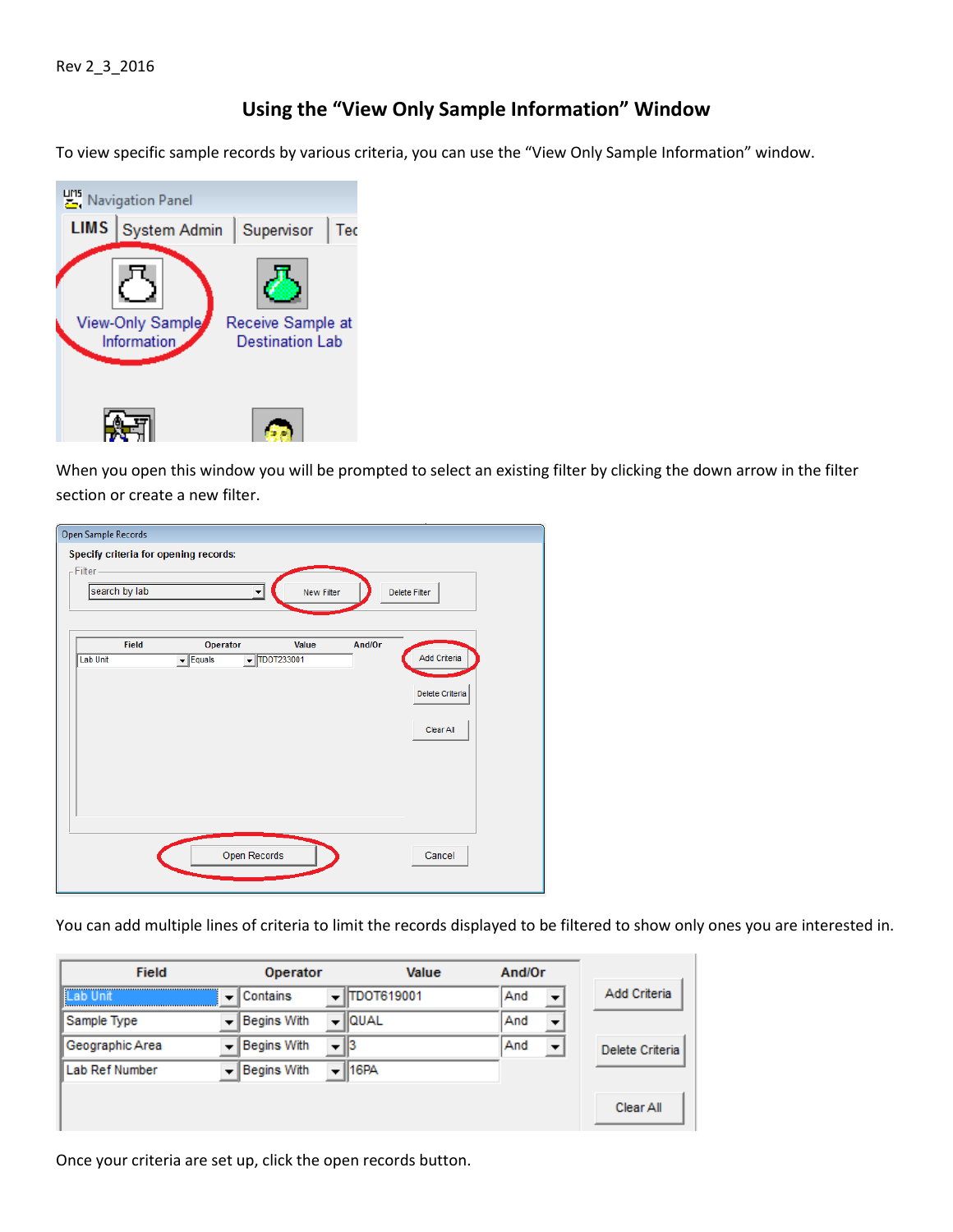Below are lab unit numbers if you need them for a query:

| TDOT619001 | TDOT Aggregate Lab                 |
|------------|------------------------------------|
| TD0T619002 | TDOT Asphalt - Emulsion Lab        |
| TDOT619003 | TDOT Asphalt - Liquid Lab          |
| TD0T619004 | TDOT Asphalt - Mix Design Lab      |
| TDOT619005 | TDOT Cement Lab                    |
| TDOT619006 | TDOT Chemical Lab                  |
| TDOT619007 | TDOT Concrete Cylinder/Core Lab    |
| TD0T619008 | TDOT Physical Lab                  |
| TDOT619010 | TDOT Research and New Products Lab |
| TD0T619011 | TDOT Soils Lab                     |

| Lab ID     |                                |
|------------|--------------------------------|
| TDOT190001 | TDOT Region 1 - Johnson City   |
| TDOT147001 | TDOT Region 1 - Main Lab       |
| TDOT271001 | TDOT Region 2 - Cookeville     |
| TDOT233001 | TDOT Region 2 - Main Lab       |
| TDOT216001 | TDOT Region 2 - Tullahoma      |
| TD0T455001 | TDOT Region 4 - Bethel Springs |
| TD0T457001 | TDOT Region 4 - Main Lab       |
|            |                                |
| TDOT409001 | TDOT Region 4 - McKenzie       |
| TD0T479001 | TDOT Region 4 - Memphis        |

Once you open your query, you can re-organize the top portion of the window to show the data you want. You can sort or move columns by clicking a column header to select the column. Then click and hold the mouse button and move the column to where you want it. When you release the mouse button the column will relocate to that location:

| <b>PMS</b> View-Only Sample Information |                   |                                                  |                            |                            |                 |                 |                                                    |
|-----------------------------------------|-------------------|--------------------------------------------------|----------------------------|----------------------------|-----------------|-----------------|----------------------------------------------------|
| Sample ID                               | Lab Ref<br>Number | <b>Material Name</b>                             | Sample Type*               | Sample Status <sup>*</sup> |                 |                 | Sample DateLog DateSample Finalize<br><b>M</b> ate |
| jj023821569112358                       |                   | Coarse Aggregate (#78)                           | <b>VERF - Verification</b> | <b>COMP - Completed</b>    | 06/09/15        | 9/15<br>06/     | 06/09/15                                           |
| ij03836156P094016                       |                   | Coarse Agg Concrete Crush S VERF - Verification  |                            | COMP - Completed           | 06/10/15        | 06 25/15        | 06/25/15                                           |
| ij02324156G130925                       |                   | parse Aggregate (#10)                            | <b>VERF</b> - Verification | COMP - Completed           | 06/10/15        | 06/16/15        | 06/16/15                                           |
| jj02324156G144520                       |                   | <b>Irse Augregate (#4)</b>                       | <b>VERF - Vermeation</b>   | COMP - Completed           | <b>LUGACION</b> | <u>n 146/15</u> | 00/00/00                                           |
| ij02324156G144805                       |                   | ( ) arso Aggrogato ( #07 ) -                     | VEN - Vermognum            | COMP Completed po/08/15    |                 | 0.3/16/15       | 07/27/15                                           |
| jj02324156G145033                       |                   | Charse Aggregate (#67)                           | <b>VERF</b> - Verification | COMP - Completed           | 06/16/15        | 0.3/16/15       | 06/17/15                                           |
| jj02324156G145255                       |                   | parse Aggregate (#7)                             | <b>VERF</b> - Verification | COMP - Completed           | 06/08/15        | $01$ /16/15     | 06/16/15                                           |
| ij02324156G145605                       |                   | Joarse Aggregate (#10)                           | <b>VERF</b> - Verification | COMP - Completed           | 06/08/15        | $0$ /16/15      | 06/16/15                                           |
| ii02324156G145838                       |                   | Type A, Grade C (Base Stone) VERF - Verification |                            | COMP - Completed           | 06/16/15        | 06 16/15        | 00/00/00                                           |
| ij02324156G150055                       |                   | Type A, Grade D (Base Stone) VERF - Verification |                            | COMP - Completed           | 05/05/15        | 06 16/15        | 06/16/15                                           |
| jj023241579110635                       |                   | Coarse Aggregate (#57)                           | VERF - Verification        | <b>COMP - Completed</b>    | 07/02/15        | 07/ 9/15        | 07/09/15                                           |
|                                         |                   |                                                  |                            |                            |                 |                 |                                                    |
| ∢                                       |                   | m.                                               |                            |                            |                 |                 |                                                    |

You can also resize columns to make more fit on the screen at once. Just place your curser on the right border of the column you want to re-size and you will see a 2 headed arrow. Then hold the mouse button down and move left or right to resize.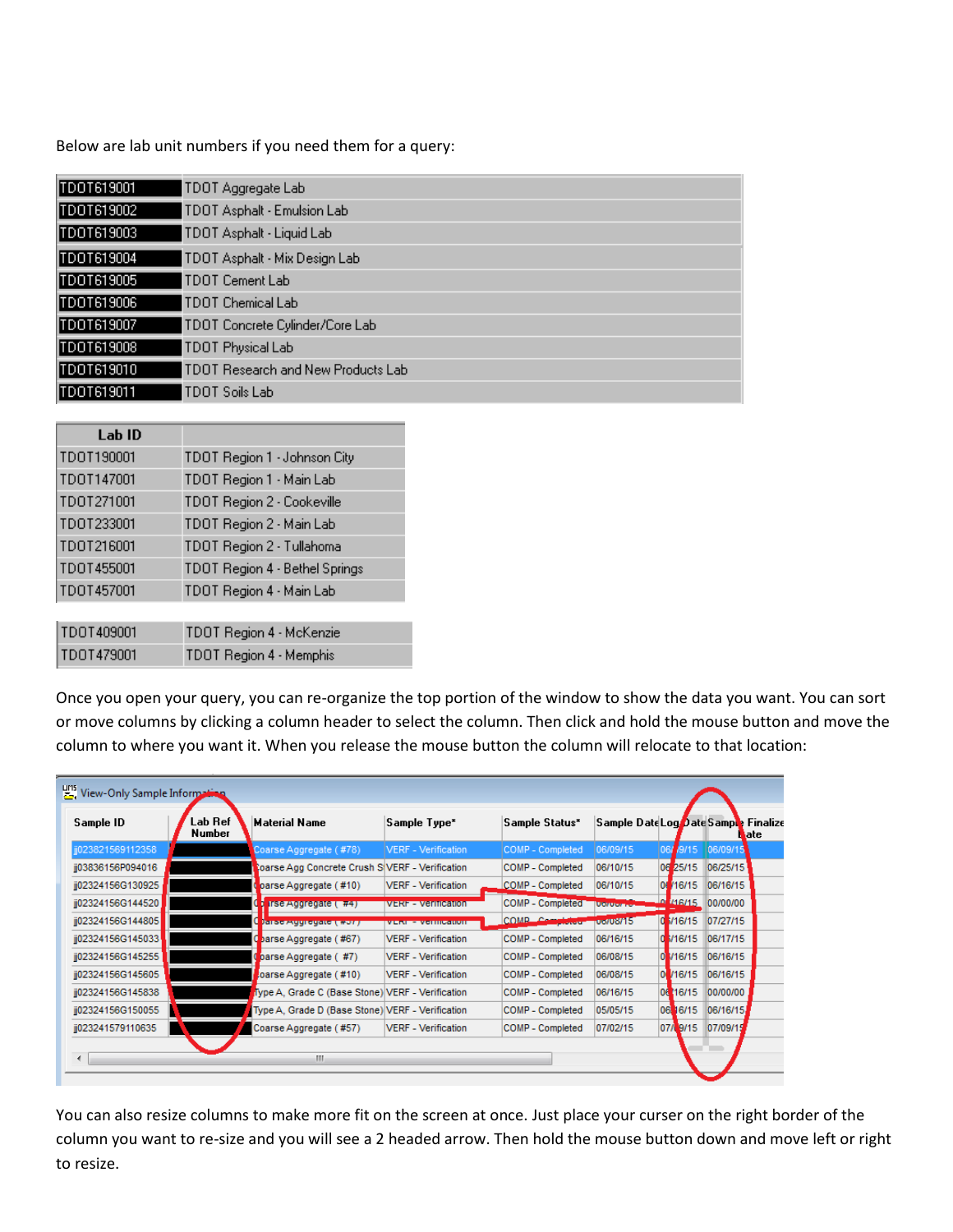If the "Sample Details" tab is selected (shown below) you can open any remarks were added to the SiteManager sample record, in this window:

|      | <b>LET</b> , AASHTO SiteManager LIMS |                   |       |                                                          |                          |                            |              |
|------|--------------------------------------|-------------------|-------|----------------------------------------------------------|--------------------------|----------------------------|--------------|
| File | Window<br>Help                       |                   |       |                                                          |                          |                            |              |
|      | 国产产事业                                | ŀ                 |       |                                                          |                          |                            |              |
|      | View-Only Sample Information         |                   |       |                                                          |                          |                            |              |
|      | Sample ID                            | Lab Ref<br>Lumber |       | <b>Material Name</b>                                     | Sample Type <sup>*</sup> | Sample Status <sup>*</sup> | Sa           |
|      | ij013491621141129                    | 16PA25            |       | Coarse Aggregate (#10)                                   | QUAL - Quality           | <b>RECV - Received</b>     | $ 02\rangle$ |
|      | ij015631621140553                    | 16PA23            |       | Generic Aggregate Code                                   | QUAL - Quality           | <b>RECV - Received</b>     | 02/          |
|      | jj03311161Q123259                    | <b>16PA20</b>     |       | Remarks (General Remarks) :                              |                          |                            | 11           |
|      | ij028811616085259                    | <b>16PA2</b>      |       |                                                          |                          |                            | 11           |
|      | ij02881161J104702                    | 16PA19            | ledge | Northwest corner of quarry, 2nd bench down, 80' depth of |                          | 杰                          | 11           |
|      | ij02881161J104103                    | 16PA18            |       |                                                          |                          |                            | 17           |
|      | ij028811616082802                    | <b>16PA1</b>      |       |                                                          |                          |                            | 11           |
|      |                                      |                   |       |                                                          |                          |                            |              |

The bottom section of the window has tabs that contain all the info about the sample and test results:

|  | Sample Details   Contract Details | <b>Other Details</b>                | Sample Receive                         | Tests Assigned   Test Status   Test Results |  |  |  |
|--|-----------------------------------|-------------------------------------|----------------------------------------|---------------------------------------------|--|--|--|
|  |                                   |                                     |                                        |                                             |  |  |  |
|  |                                   |                                     | <b>Sample Details</b>                  |                                             |  |  |  |
|  | Smpl Id jj013491621141129         |                                     | Lab Control Number CNij013491621141129 | <b>Lab Ref Number 16PA25</b>                |  |  |  |
|  | Material 903.22.152               | Coarse Aggregate (#10)              | Sample Status Received                 |                                             |  |  |  |
|  | Sample Type Quality               | <b>Acceptance Method Acceptance</b> |                                        |                                             |  |  |  |

If you are on the "Test Status" tab in the bottom section, you can view any remarks that were added to test records in LIMS:

| Sample ID         | Lab Ref<br>Number | <b>Material Name</b>        |                | Sample Type* Sample Status* | Sample Date Log Date Sa |          |              |
|-------------------|-------------------|-----------------------------|----------------|-----------------------------|-------------------------|----------|--------------|
| jj013491621141129 | 16PA2             | Coarse Aggregate (#10)      | QUAL - Quality | <b>RECV - Received</b>      | 02/01/16                | 02/01/16 | $ 00\rangle$ |
| ii015631621140553 | 16PA23            | Generic Aggregate Code      | QUAL - Quality | <b>RECV - Received</b>      | 02/01/16                | 02/01/16 | $ 00\rangle$ |
| jj03311161Q123259 | <b>16PA20</b>     |                             |                |                             | 1/26/16                 | 01/26/16 | 00/          |
| jj028811616085259 | <b>16PA2</b>      |                             |                |                             | 1/06/16                 | 01/06/16 | 01/          |
| jj02881161J104702 | 16PA19            |                             |                | ×.                          | 1/19/16                 | 01/19/16 | 00/          |
| jj02881161J104103 | 16PA18            |                             |                |                             | 1/19/16                 | 01/19/16 | 00/          |
| jj028811616082802 | <b>16PA1</b>      |                             |                |                             | 1/06/16                 | 01/06/16 | 01           |
| ∢                 |                   | <b>LIMS General Remarks</b> |                |                             |                         |          |              |
|                   | Contract          | Requeue<br>Retest           |                |                             | st Status   Test Result |          |              |
| Sample Details    |                   |                             |                |                             |                         |          |              |
|                   | <b>Test</b>       |                             |                |                             |                         |          |              |
| <b>Test Meth</b>  | <b>Test</b>       |                             |                |                             | Dt Reportable           |          | <b>Test</b>  |